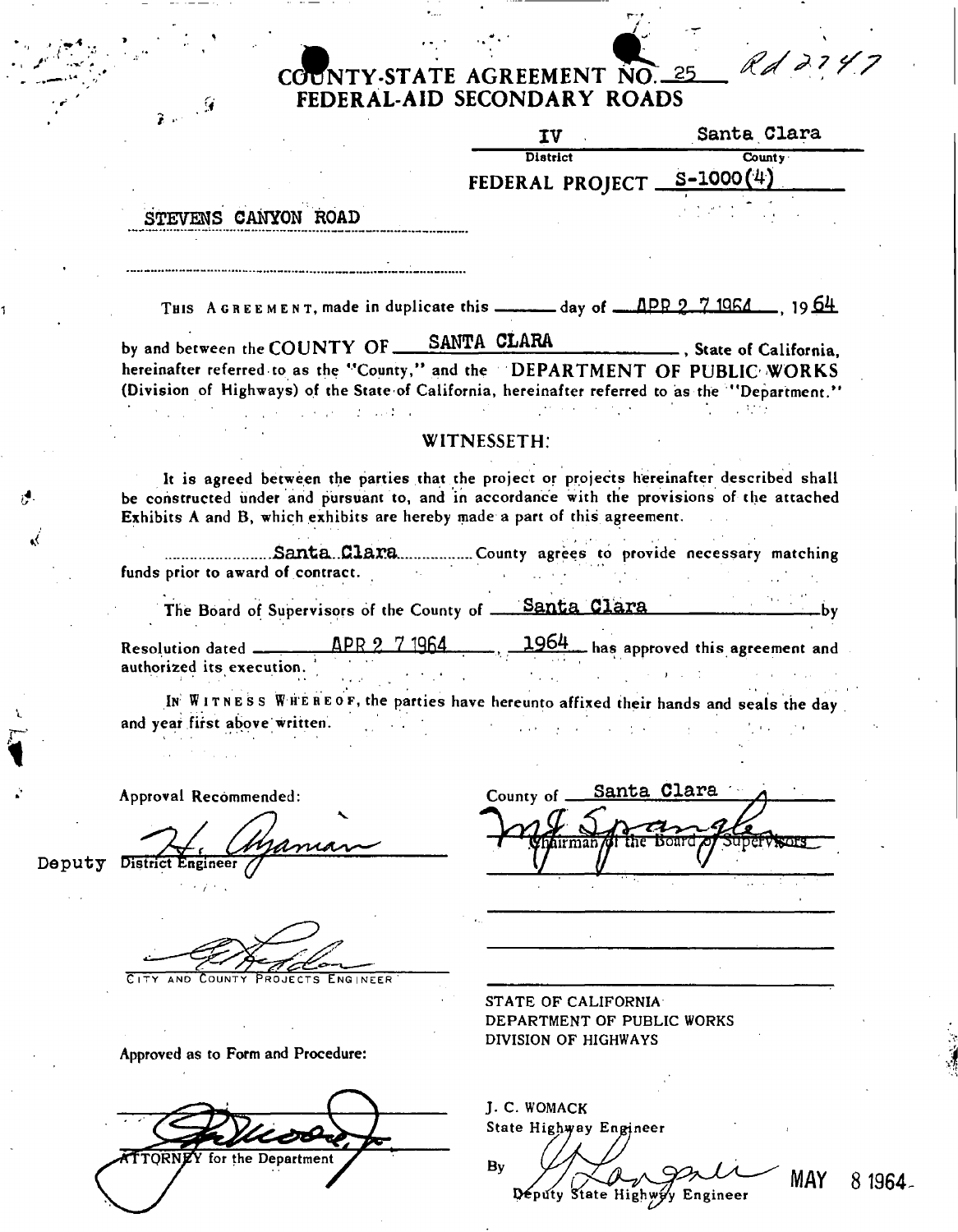## Exhibit A

## Article I. This agreement is made in the light of the following facts and circumstances:

1. Under the provisions of the Federal-Aid Highway Acts certain funds are authorized to be appropriated for expenditure on a system of principal secondary roads to be selected by the State highway departments in cooperation with the county supervisors and the Commissioner of Public Roads. The route upon which the subject project is proposed has been so selected and Approved by the Commissioner of Public Roads for inclusion in the Federal-Aid Secondary Road System. Federal-Aid Highway funds are now available for obligation to the subject project.

 $\bullet$ 

2. The Department is required to enter into an agreement with the Commissioner of Public Roads relative to the prosecution of this project and the obligation of participating Federal-Aid funds.

THEREFORE, in consideration of the premises herein contained, the parties agree as follows:

Article II. Cooperation with the United States.

### MAINTENANCE

1. The Federal-Aid Acts require that the maintenance of projects constructed thereunder shall be the responsibility of the State and that a project for which the Department proposes to provide maintenance by an agreement with the County shall not<br>be approved if any project previously improved with Federal funds under the provisions of the and supplemented, which the County has agreed to maintain, is not being satisfactorily maintained as determined by the Commissioner.

It is therefore agreed that after completion of said project or usable portions thereof, and upon notice of such completion,<br>the County will maintain the completed works in a manner satisfactory to the authorized agents of

Article III. Control of Work.

## RIGHT OF WAY

The furnishing of rights of way as provided for herein includes, in addition to all real property required for the improvement free and clear of obstructions and encumbrances, the payment of damages to real property not actually taken but injuriously *affected by* the proposed improvement.

**1. Such** rights of **way as are necessary for the construction of the proposed improvement, will** be furnished by the County.

2. It is understood that a contract for the construction of this project or any portion thereof cannot be awarded until the necessary right of way has been made available.

3. The County will furnish to the Department prior to advertising of the project evidence that necessary rights of way are available for construction purposes.

**4.** The County agrees to pay from county funds any costs, which are incurred in connection with this project, which arise out of right of way litigation or delays to the contractor because right of way has not been made available to him for the orderly prosecution of the work.

#### ENGINEERING

Preliminary Engineering—The term "preliminary engineering" as used herein includes all preliminary work, including<br>but not testricted to, preliminary surveys and report, laboratory work, soil investigation, preparation of advertising.

Construction Engineering—The te m "construction engineering" as used herein includes actual inspection of the work,<br>necessary construction staking, laboratory and field testing, field reports and records, estimates, final of employees engaged therein.

County employees shall perform all engineering work. It is understood that the Department is held responsible by the United States Government for the conduct of the work and for satisfactory results and tha t the Department may not delegate its responsibility. It is therefore agreed that the Department will exercise general supervision over the work and may take direct control of the subject project at its discretion when it is deemed that the responsibility of the Department requires.

When the cost of Right of Way, Preliminary Engineering or Construction Engineering, incurred by the County is to be borne in part by Federal-Aid funds, the Department will reimburse the County for services performed on the basis of the actual cost thereof to the County including compensation and expense of personnel working on the project, the required materials and the use of county-owned automobiles at the rate of four cents per mile, provided, however, that the County will contribute its general administrative and overhead expense. Payments for such work will be made by the Department upon receipt of bills therefor, prepared in such form and supported by such detail as may be prescribed by the Department. The Department and the Bureau of<br>Public Roads shall be given access to the County's books and records for the purpose of checking c Department hereunder.

### AWARD OF CONTRACT

Actual construction work will be performed by contract. The Department will make the final preparation for advertising, will advertise and award the contract and will make payments to the contractor as the same become due.

Prior to advertising for bids the County and the Department must agree on an engineer's estimate as to the estimated cost of the project. No contract for an amount in excess of said engineer's estimate will be awarded unless sufficient funds are available and both the Department and County agree to such award.

#### Article IV. Special Covenants.

1. Nonparticipating Items. All costs ruled ineligible under the Federal-Aid Highway Acts but properly chargeable to this project shall be paid by the County.

2. Preliminary Engineering. All preliminary engineering charges, including the cost of advertising, have been or will be paid by the County from funds other than those provided by the Federal-Aid Highway Acts.

}. Construction Engineering. The construction engineering is included in the estimated cost and may be paid from Federal and County funds.

*4.* Claims. Since this project is not on a State Highway, State Highway funds may not be used to finance any costs including claims submitted by the contractor, Public Utilities, Rights of Way or other pertinent charges.

In the event that such claims are submitted and the Bureau of Public Roads and State Attorneys rule such claims cannot be paid by funds provided by the Federal-Aid Highway Acts the County will upon the demand of the Department, deposit with the State Treasurer, a sum sufficient to cover the cost of any or all claims.

#### Article V.

In case of conflict between any of the provisions contained in Exhibits A and B, the provisions of Exhibit B shall govern.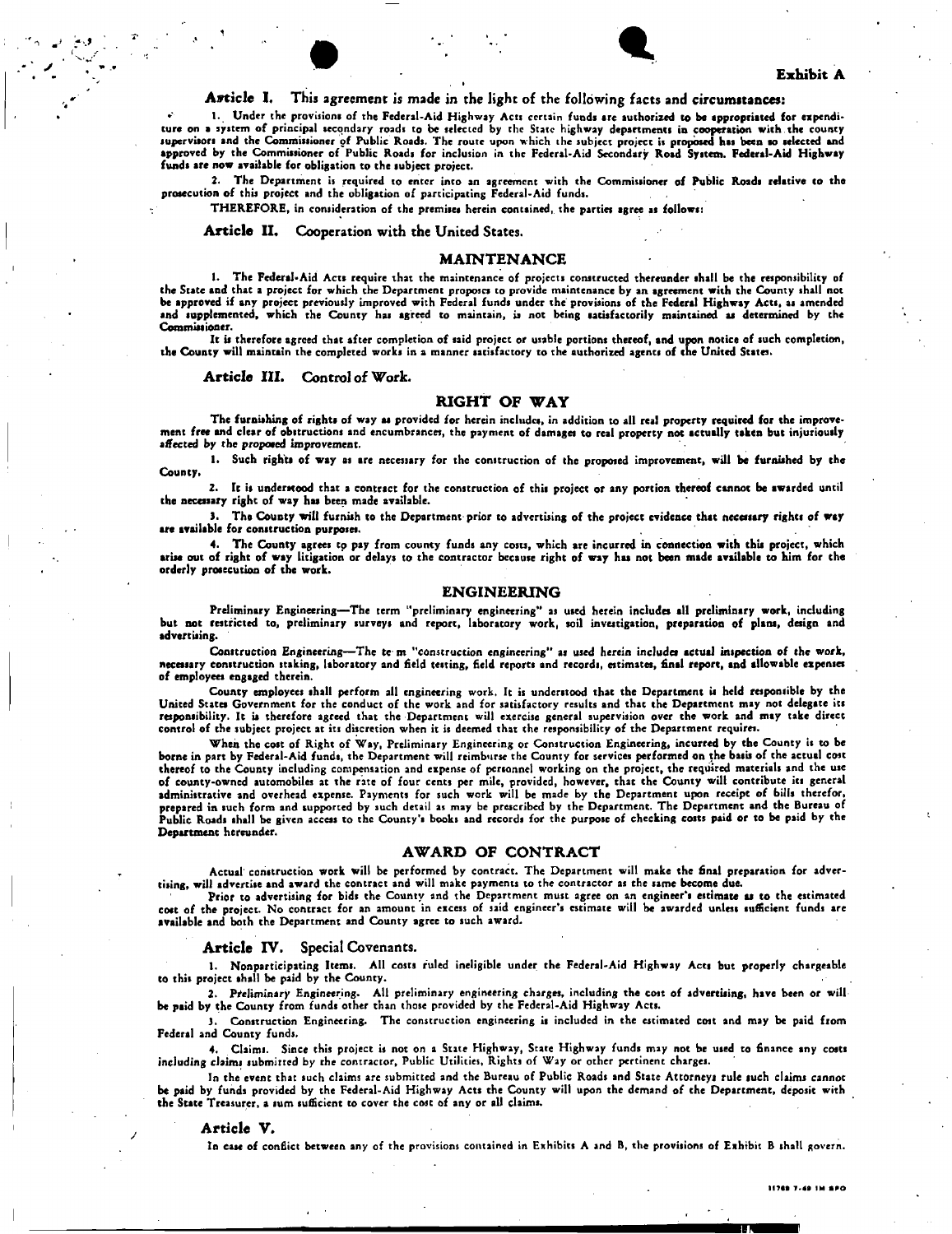# **ARTICLE VI - Location of Project and Brief Description of work proposed:**

**Approved Federal-aid Secondary Project S-1000(4), in Santa Clara County, covering proposed two-lane bridge and approaches on STEVENS CANYON ROAD across Stevens Creek near Saratoga, net length 0.09 mile.** 

**ARTICLE VII - Funds to be used for the Project:** 

**1. The estimated cost of the project covered by this Agreement is:** 

| PRELIMINARY ENGINEERING                    |              | \$1,500.00  |
|--------------------------------------------|--------------|-------------|
| Contract Items                             | \$49,102.00  |             |
| Supplemental Work                          | 405.00       |             |
| Subtotal                                   | \$49,507.00  |             |
| Contingencies                              | 2,393.00     |             |
| CONTRACT TOTAL                             |              | \$51,900.00 |
| CONSTRUCTION ENGINEERING (State-furnished) |              | 2,400.00    |
|                                            | <b>TOTAL</b> | \$55,800.00 |

**2. On the basis of the above estimate, this project will be financed as follows:** 

| Federal-aid Secondary Funds       | \$26,368,00 |
|-----------------------------------|-------------|
| State Highway Matching Funds      | 17,932.00   |
| County Funds deposited to date    |             |
| for this project                  | 1,500.00    |
| County Funds to be made available | 10,000.00   |

**3. The actual funds for the project will be set up after the bids for the work have been opened, and shall be on the basis of contract prices. The amounts shown under the various categories of Paragraph 2, above, may be adjusted from time to time as the needs of the parties make it desirable, provided that the balances available in any category, the total estimated project cost, or the maximum legal pro rata are not exceeded. Any County Funds deposited in excess of requirements for this project will be transferred to other projects at the request of the County or refunded to the County.** 

**4. The County may, prior to opening of bids, make available to the Division of Highways the amount shown in paragraph 2, above, to permit prompt award of a contract on the basis of the lowest satisfactory bid within the estimate contained in this agreement. The County agrees, in any event, to make available to the Division of Highways the above amount, or such lesser amount as may be required to award a contract on the basis of the lowest satisfactory bid, within five days of being notified of the amount of the bid and the proposed financing.**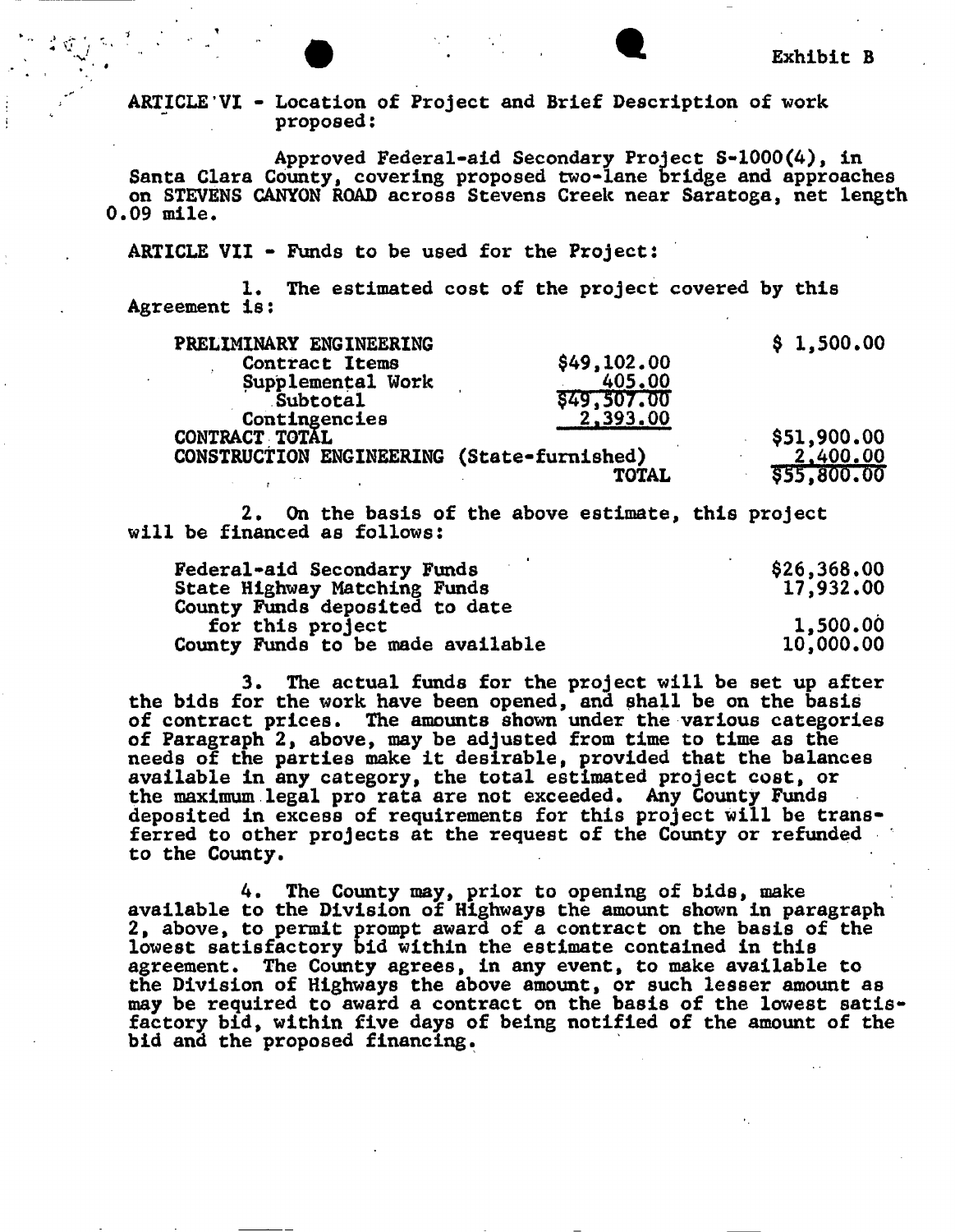## **AV^ RESOLUTION OF THE BOARD OF SUPERVISORS \* AUTHORIZING CONSTRUCTION OF A PORTION . O F STEVENS CANYON ROAD**

**The Board of Supervisors of the County of Santa Clara, State of California, hereby authorize the Chairman of this Board to execute on behalf of the County of Santa Clara that certain agreement between the State of California, Department of Public Works (Division of Highways) and the County of Santa Clara providing for the construction of a portion of Stevens Canyon Road, said agreement being more particularly described as "County-State Agreement No. 25, Federal-Aid Secondary Roads' and being Federal Project S-1000(4).** 

**PASSED AND ADOPTED by the Board of Supervisors of the**  County of Santa Clara, State of California, on **APR 9 7 1964 by the following vote:** 

AYES: Supervisors Levin Della Maggiore Spangler Mehrkens Sanchez **NOES:** Supervisors  $\nu$ one<sup> $\overline{\phantom{a}}$ </sup> **ABSENT: Supervisors None** 

**ATTEST: JEAN PULLAN, Clerk of ^h e Board of^Supervisors** 

**JRK:pt 4/23/64** 

**c c "P/uJ**   $S$ TATE $(3)$ **CouHieu** 

ML- UNANIMOUSLY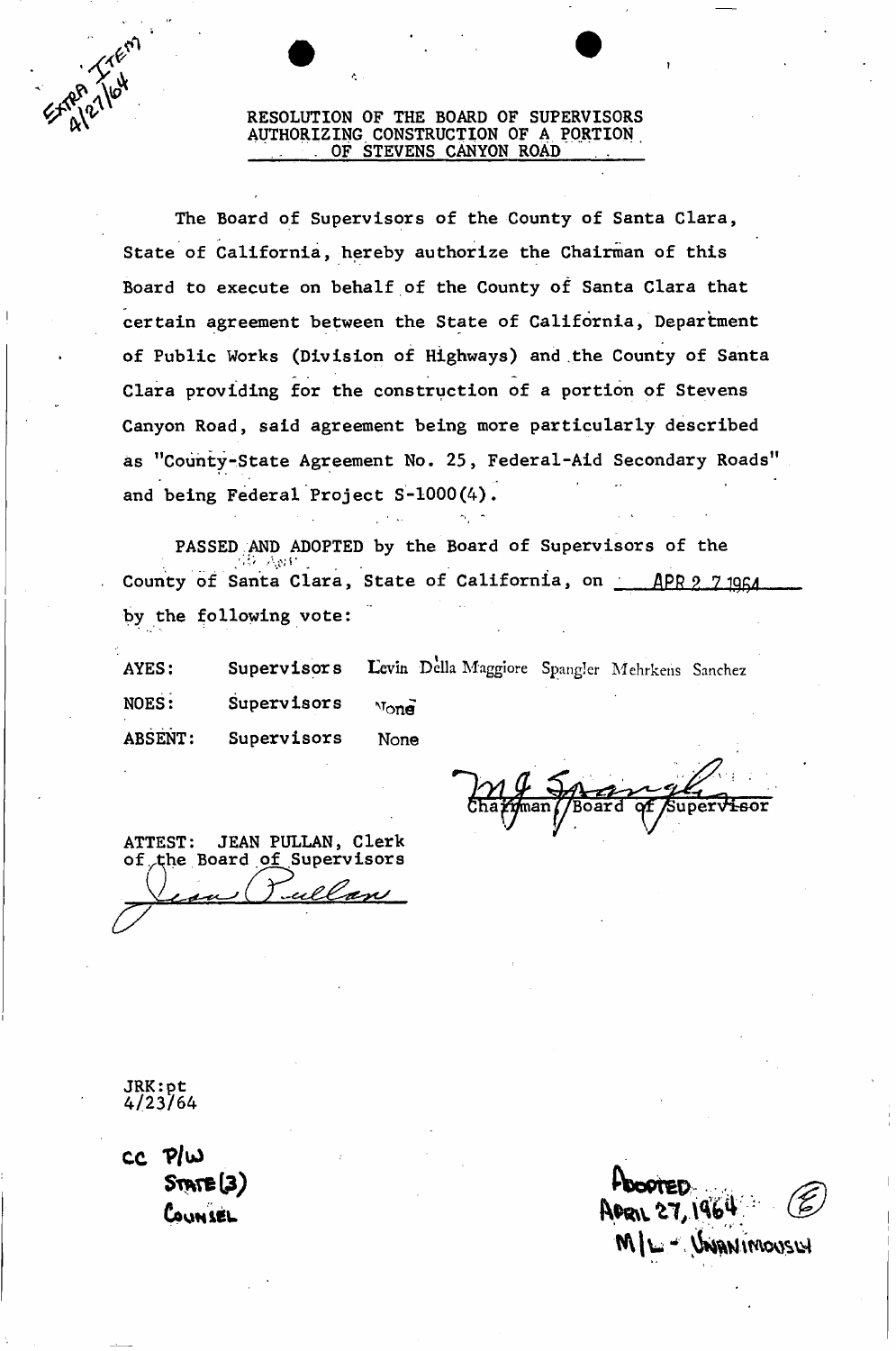# **MEMORANDUM**

26

- **PUBLIC WORKS DEPT.**
- SUBJECT: IV-SC1-1000-CR **Date: May 20, 1964** 
	-
	- 8-1000**(4)**<br>B<del>r</del>ainne Ce
	-
	- The common community and the control of the con-

 **DMRalns, Asst. Clerk, Board of Supervisors** 

the contract of the contract of the contract of the contract of

- **Stevens Canyon Road**
- **State Division o£ Highways has returned fully executed Agreement for the above mentioned project. Attached for your records**
- **is a conformed copy. ' 1**
- $\label{eq:2.1} \left\langle \left( \mathbf{1}_{\mathcal{A}} \right) \mathbf{1}_{\mathcal{A}} \right\rangle = \left\langle \left( \mathbf{1}_{\mathcal{A}} \right) \mathbf{1}_{\mathcal{A}} \right\rangle = \left\langle \left( \mathbf{1}_{\mathcal{A}} \right) \mathbf{1}_{\mathcal{A}} \right\rangle = \left\langle \left( \mathbf{1}_{\mathcal{A}} \right) \mathbf{1}_{\mathcal{A}} \right\rangle$  $\mathcal{L}^{\text{max}}_{\text{max}}$  and  $\mathcal{L}^{\text{max}}_{\text{max}}$  $\mathcal{A}=\mathcal{A}(\mathcal{A})$  . والإنسان والمتعقف المعقلة فعلوه والمتعادين وقعاريات  $43.4 - 1.7$  $\mathcal{I}_\text{G}$  , and the same state of the state of the state of the state of the state of the state of the state of the state of the state of the state of the state of the state of the state of the state of the state of t
- 
- and the first product and a series of the control of the control of the product
- 
- 
- $\mathcal{L}(\mathcal{F})$  and  $\mathcal{L}(\mathcal{F})$  . The contribution of the contribution of  $\mathcal{F}$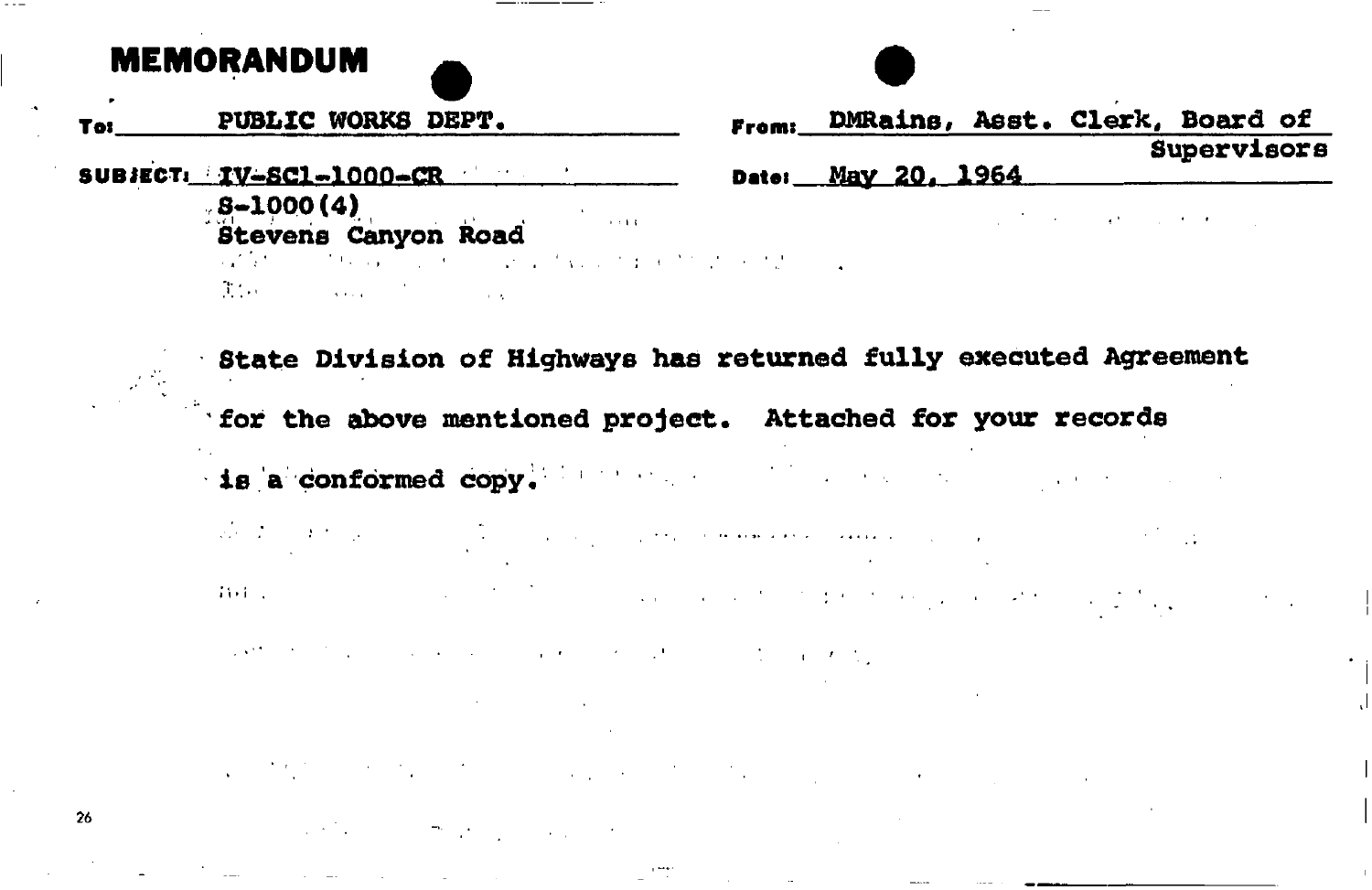oTATE OF CALIFORNIA-HIGHWAY TRANSPORTATION AGENCY **And the CALIFORNIA CONSTRUCTS** EDMUND G. BROWN, Governor



DEPARTMENT OF PUBLIC WORKS **DIVISION OF HIGHWAYS**  P.O. BOX 3366 RINCON ANNEX, SAN FRANCISCO 94119

May 13, 1964

**IV-SC1-1000-CR s-1000(4) Stevens Canyon Road** 

à.

**M r. James T. Pott Acting Director of Public Works County of Santa Clara 20 W. Hedding Street San Jose 10, California** 

**Dear Mr. Potts:** 

**Attached is your copy of counterpart of County-State Agreement No. 25 executed by "the County on April 27, and now executed on behalf of the State.** 

The Agreement applies to FAS Project S-1000(4), on **STEVENS CANYON ROAD across Stevens Creek near Saratoga.** 

**Very truly yours,** 

**J. P. Sinclair District Engineer** 

**By T. E. Ferneau Assistant District Engineer** 

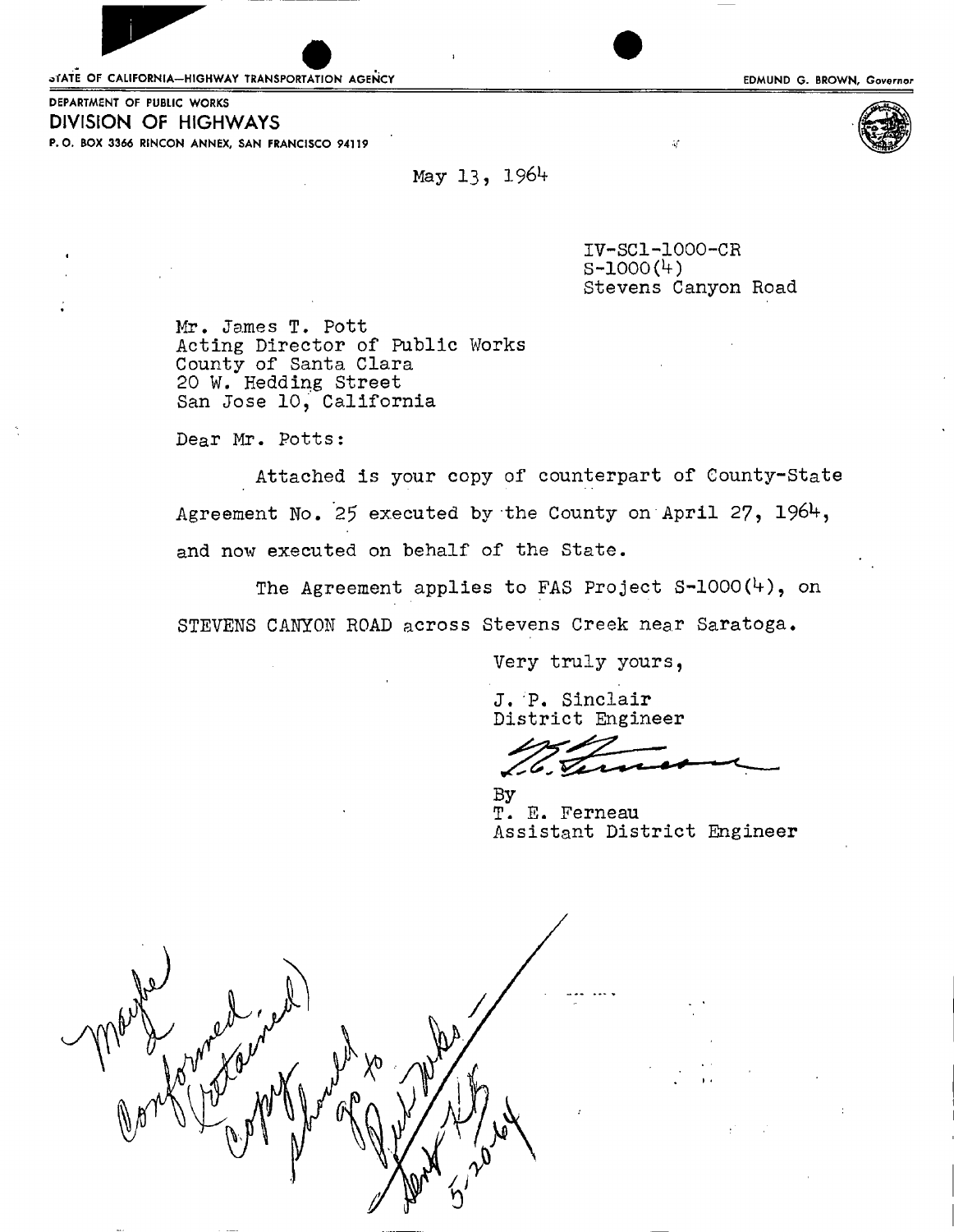**RECEIVE D BOARD OF SUPERVISORS** 

 $\sim$ 

 $\hat{\mathbf{r}}$ 

 $\hat{\boldsymbol{\epsilon}}$ 

**MAT 18 8 31 AH '6 1 !**  COUNTY OF SANTA CLARA

**EE CEIVED** *Har* 15 10 37 AM '64 *C'QU'Nl Y OF*  SANTA CI ARA

ا المطلق والمتع الجامعة والمتحدة المتحدة المتحدة الجامعة المتحدة المتحدة المتحدة المتحدة المتحدة المتحدة المتح<br>المتحدة المتحدة  $\sigma_{\rm{max}}=1.1\,\sigma_{\rm{max}}$ 

 $\sim 10$ the control of the control of the control of  $\mathcal{L}_{\text{eff}}$  $\sim$   $^{\circ}$ 

 $\mathcal{L}_{\rm{max}}$  and  $\mathcal{L}_{\rm{max}}$  $\mathcal{L}_{\text{max}}$  and  $\mathcal{L}_{\text{max}}$  are the set of the set of  $\mathcal{L}_{\text{max}}$  $\mathcal{L}^{\text{max}}$  and  $\mathcal{L}^{\text{max}}$  $\sim 10^{-10}$  $\mathcal{L}^{\mathcal{L}}$ 

 $\mathcal{A}(\mathbf{z})$  and  $\mathcal{A}(\mathbf{z})$  are  $\mathcal{A}(\mathbf{z})$  .  $\sim$   $\sim$ 

 $\sim$   $\alpha$  $\mathcal{L}^{\text{max}}_{\text{max}}$  ,  $\mathcal{L}^{\text{max}}_{\text{max}}$  $\mathcal{A}^{\text{max}}_{\text{max}}$  and  $\mathcal{A}^{\text{max}}_{\text{max}}$  $\sim 100$  $\hat{\mathcal{A}}$ 

the control of the control of the  $\sim 10^{11}$  m  $^{-1}$  $\mathcal{L}^{\text{max}}_{\text{max}}$  and  $\mathcal{L}^{\text{max}}_{\text{max}}$ 

 $\mathcal{L}_{\text{max}} = \mathcal{L}_{\text{max}}$  . The  $\mathcal{L}_{\text{max}}$  $\mathcal{L}^{\text{max}}_{\text{max}}$  , where  $\mathcal{L}^{\text{max}}_{\text{max}}$ 

 $\mathcal{L}^{\text{max}}_{\text{max}}$  ,  $\mathcal{L}^{\text{max}}_{\text{max}}$  $\mathcal{L}^{\text{max}}_{\text{max}}$  and  $\mathcal{L}^{\text{max}}_{\text{max}}$  $\sim 10$  $\mathcal{L}^{\text{max}}_{\text{max}}$  $\sim 10^{-10}$ 

 $\hat{\mathbf{r}}$  $\sim$   $\sim$ 

**o** 

 $\bar{\phantom{a}}$ 

 $\mathbf{v}^{\prime}$ 

 $\mathcal{L}^{\text{max}}_{\text{max}}$  ,  $\mathcal{L}^{\text{max}}_{\text{max}}$ 

 $\mathcal{L}(\mathcal{A})$  and  $\mathcal{L}(\mathcal{A})$  .

 $\sigma_{\rm{max}}=0.01$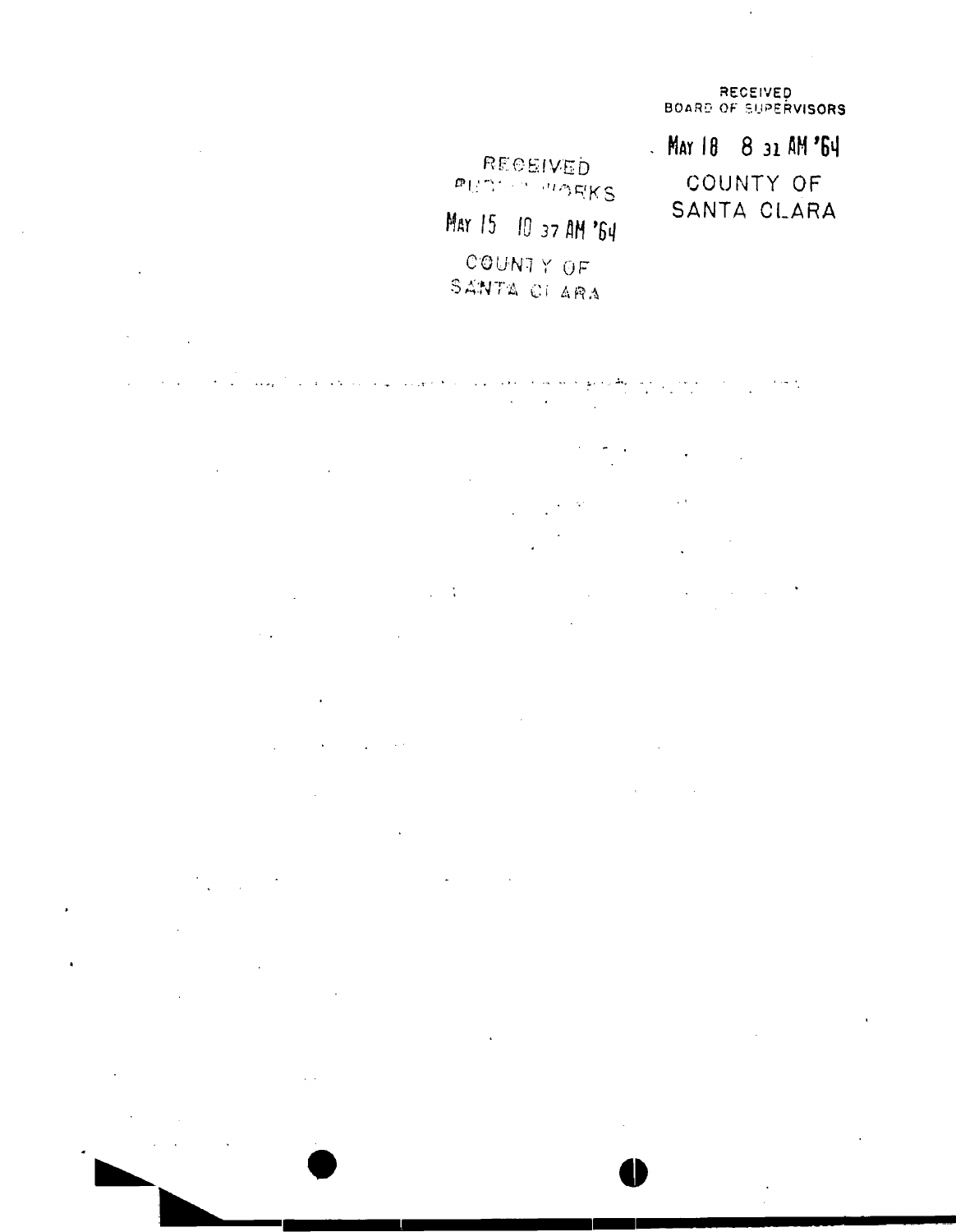# **April 30, 1964**

**XV-SC1-1000-CR S-1000(4) Stevens Canyon Road** 

**Mr. J» P. Sinclair Assistant State Highway Engineer Division of Highways-District XV P. 0. Box 3366-Rincon Annex San Francisco 19, California** 

**Attentions Mr. Allen M. Fortney** 

**Dear Mr. Sinclairs** 

**Enclosed you will find the original and two (2) copies of an Agreement between the County of Santa Clara and the State of California relating to the improvement of Stevens Canyon Road.** 

**The Board of Supervisors at its regularly scheduled meeting on April 27, 1964, adopted a Resolution authorising its Chairman to execute this Agreement on behalf of the County. We are also enclosing three (3) certified copies of this Resolution, together with six (6) extra copies of Exhibit B. After execution on behalf of the State of California, we would appreciate your returning a fully executed copy of this Agreement to this office.** 

**Very truly yours,** 

**BOARD OF SUPERVISORS** 

**Mrs. Jean Pullan Clerk of the Board** 

**JPiDMRsgc Encl cci Public Works**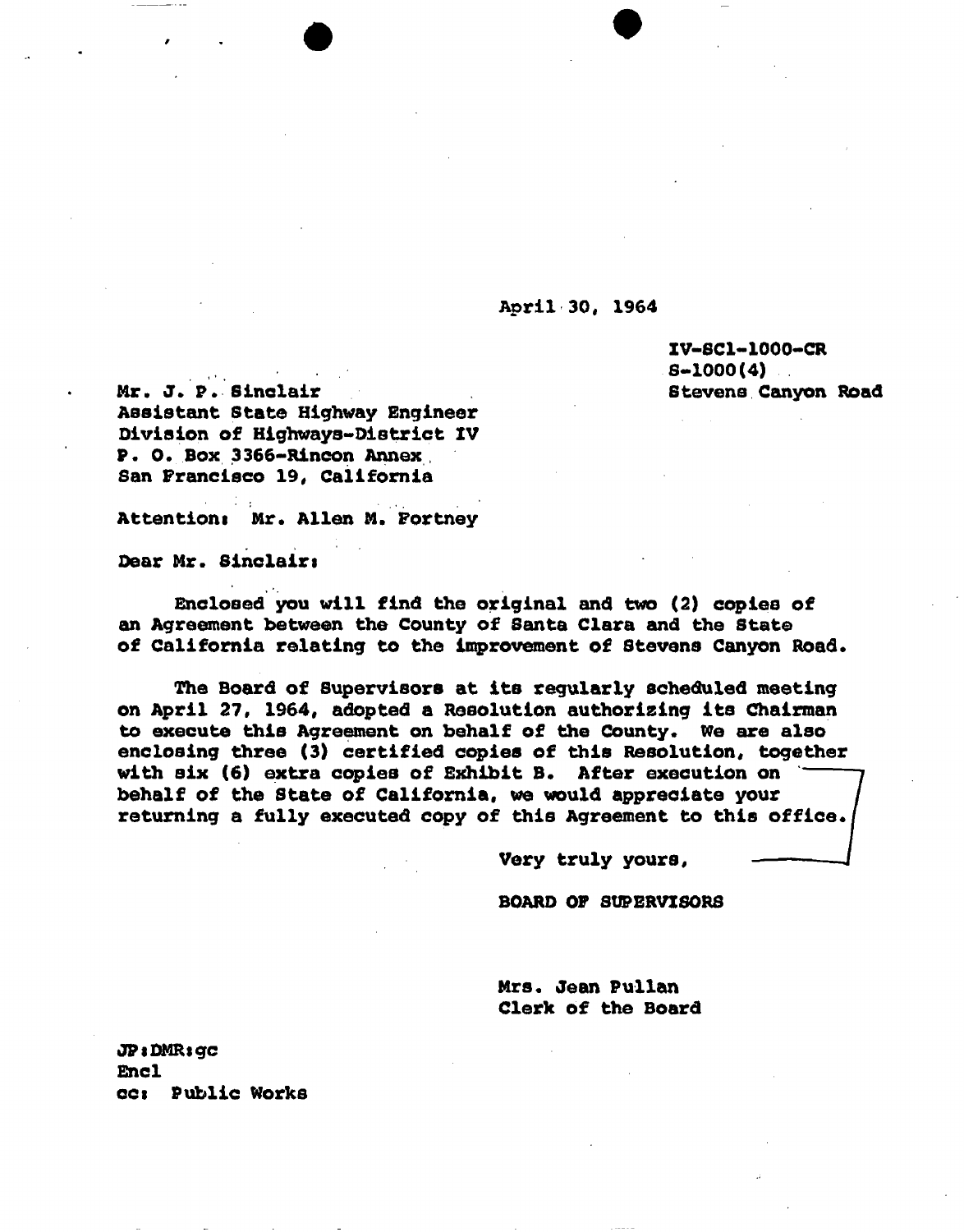# **county of sarita claret**



# **TRANSMITTAL MEMORANDUM**

|  |  |  | DEPARTMENT OF PUBLIC WORKS |  |
|--|--|--|----------------------------|--|

**//'/> / - 7** 

|  | DATE: April 24, 1964 |  |  |
|--|----------------------|--|--|
|--|----------------------|--|--|

**S.D . 4** 

**FOR:**  BOARD OF SUPERVISORS AGENDA OF  $\overline{\phantom{a}}$   $\overline{\phantom{a}}$   $\overline{\phantom{a}}$   $\overline{\phantom{a}}$   $\overline{\phantom{a}}$   $\overline{\phantom{a}}$   $\overline{\phantom{a}}$   $\overline{\phantom{a}}$   $\overline{\phantom{a}}$   $\overline{\phantom{a}}$   $\overline{\phantom{a}}$   $\overline{\phantom{a}}$   $\overline{\phantom{a}}$   $\overline{\phantom{a}}$   $\overline{\phantom{a}}$   $\overline{\phantom{a}}$ 

**FROM: Steffani, Design, Public Works** 

**TITLE: FAS Agreement with State of California for Stevens Canyon Road** 

# **DESCRIPTION:**

**This is a standard FAS agreement. Exhibit B contains a description of the work and a breakdown of the financing.** 

**Attached are four copies of the agreement, five copies of the authorizing resolution and six additional copies of Exhibit B of the agreement.** 

**After execution by the Board, the original and two copies of the agreement with authorizing resolutionsattached together with the six additional copies of Exhibit B should be forwarded to:** 

> **Mr . -J . P . Sinclair Assistant State Highway Engineer Division of Highways-District IV P.O. Box 3366-Rincon Annex San Francisco 19, California**

**Attn: Mr . Allen M . Fortney** 

/ / **V** 

**RGH:nc** 

**Attachments (15)** 

| AGENDA DATA  |
|--------------|
| DATE:        |
| ITEM NO:     |
| BOARD ACTION |
|              |
|              |

 $APPROVED$ :

755

**JAMES T. POTT, COUNTY ENGINEER**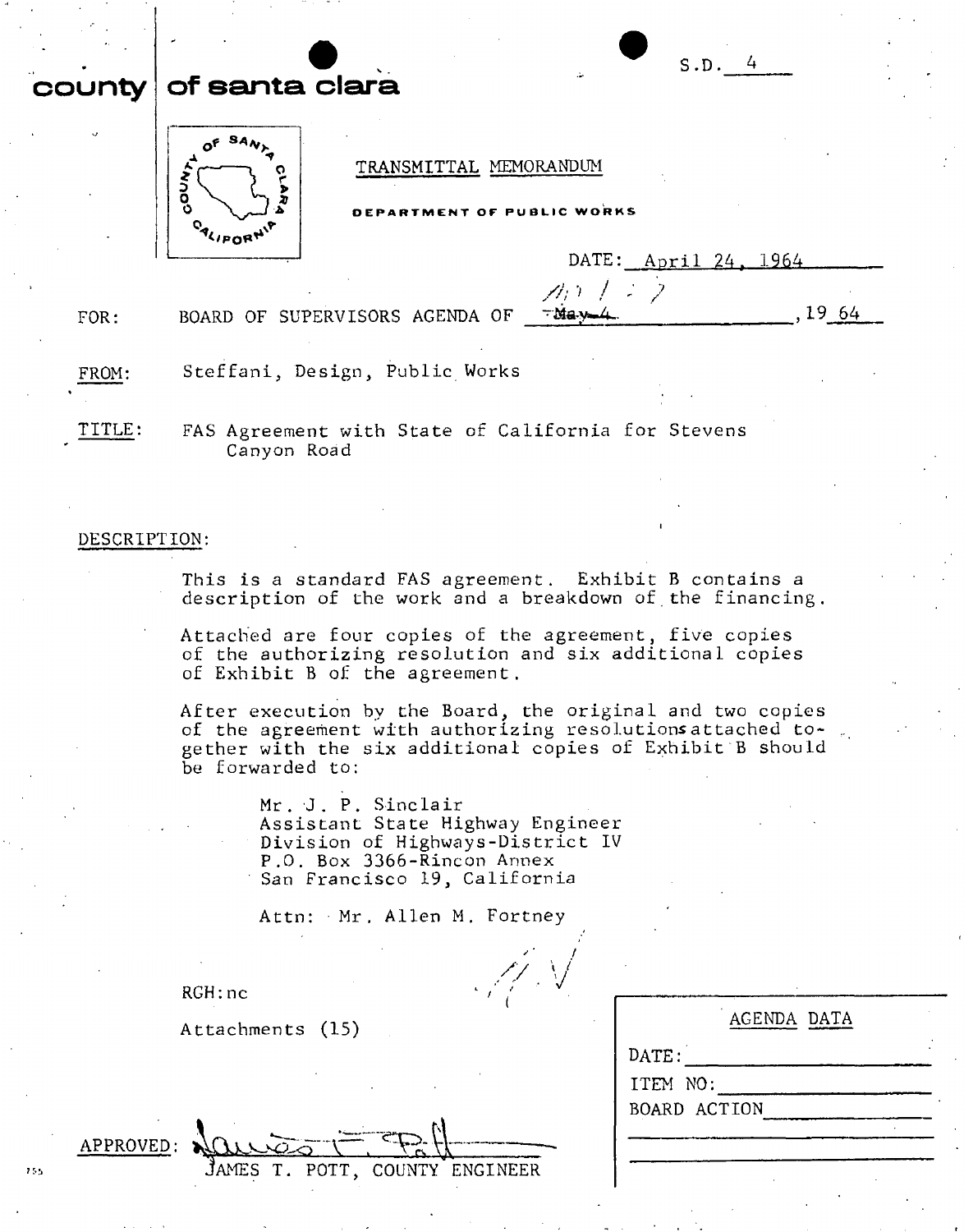**if ATE OF CALIFORNIA—HIGHWAY TRANSPORTATION AGENCY And CONTAINSTIGATION CONTAINSTIGATION CONTAINSTIGATION** 

**DEPARTMENT OF PUBLIC WORKS** *CENTRALISER OF PUBLIC WORKS* **DIVISION OF HIGHWAYS P.O. BOX 3366 RINCON ANNEX, SAN FRANCISCO 19** 

*<sup>&</sup>gt;* >  $\sim$  . • i . ' *>•* •/ **V,** ^ :.r 1  *'• i-'* 

**P** *HZ*  j v.**<sup>v</sup>**

... *A--'\*'..-' '* .

**Sx'Crt- / ^**

 **;**

**V;V/V**ti**^V\* ' / • » " \***

**v**

**/.tlrV V»:** 

**April** *17,* 196I <sup>4</sup>

**IV-SC1-1000-CR S-lOOO(tj) Stevens Canyon Road** 

 **/** 

**Mr. James,T. Pott**  Acting Director of Public Works **County of Santa Clara 20 West Hedding Street San Jose 10, California •A' rv:>'. ••••'' '** 

**Dear : Mr.. Pott:** 

Attached are four copies of County-State Agreement **Attached are four copies of County-State Agreement No . 25 covering the proposed bridge and approaches on Stevens Canyon Road across Stevens Creek near Saratoga, PA3 Project / S-l000(i|), in Santa Clara County.** 

**Please process this agreement in the usual manner, returning:to. this office the original end two copies, attach- - ing td eaoh. a copy of the authorizing Resolution..** 

**County funds in the agreement cover only the costs of State-furnished engineering and minor nonparticipating contract v items. These costs will be unaffected by receipt of a bid less, than the Engineer's Estimate of Cost and an advance depodit of funds by the County may serve to expedite award of a**  contract in that event.

**The right-of-way for this project has not yet been**   $\texttt{certified.}$ 

**The attached tabulation indicates the status of funds**  available to Santa Clara County for the financing of this project.

 **Very truly yours,** 

J. P. Sinclair **. - - • / J.'P. Sinclair Assistant State Highway Engineer** 

 $By \; LLLLL$ ,  $/$ باديمياس

Allen M. Fortney<br>City and County **Cooperative Proj Cooperative Projects Engin<** 

Attach.

 **1 v**

ተረ**ት** (የሌል ነገር)

*<r 1* ". ' **') n c** 



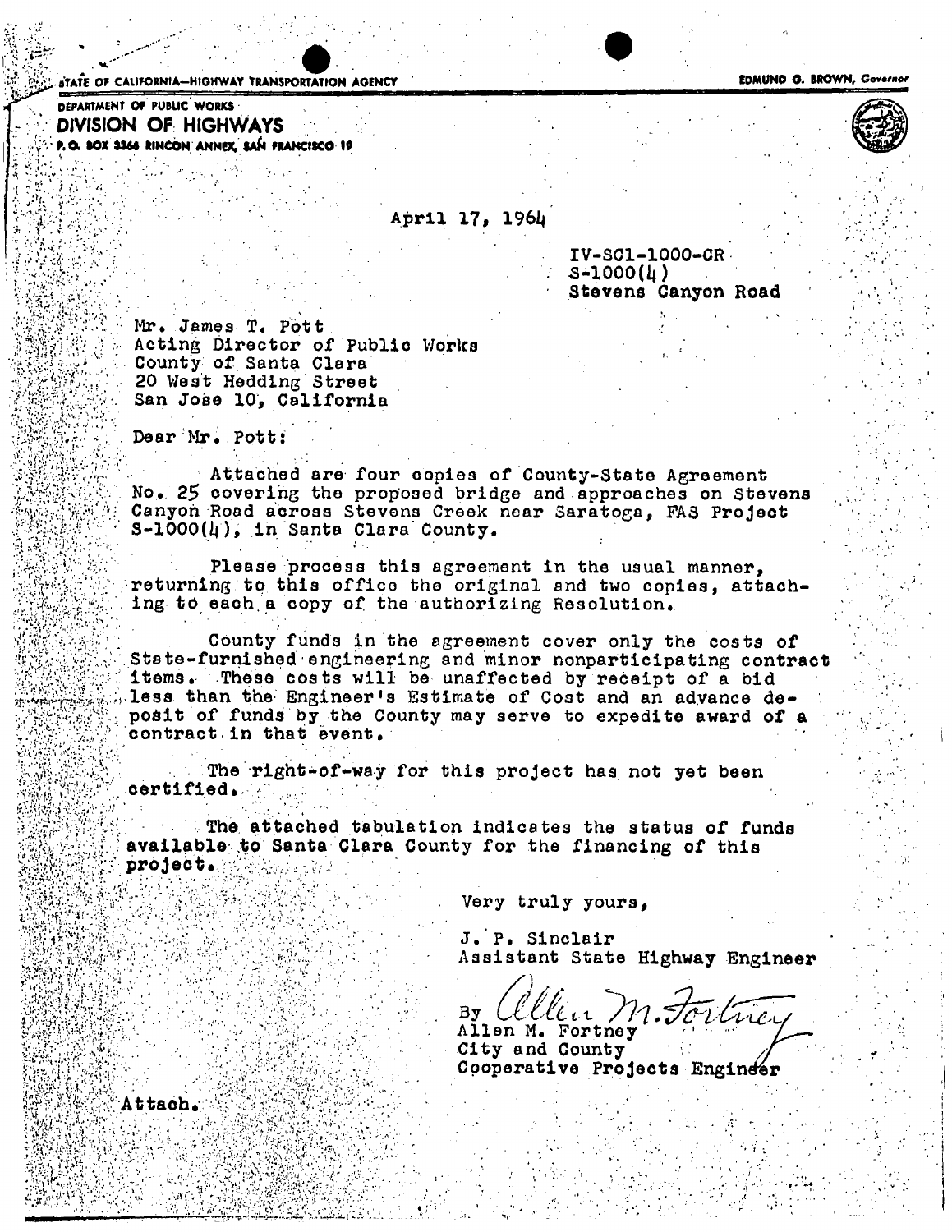STATE OF CALIFORNIA-HIGHWAY TRANSPORTATION AGENCY **And a state of the CALIFORNIA** G. BROWN, Governor

Rosdo Stevens Carrys  $2747$ 

P.O. BOX 1499, SACRAMENTO DEPARTMENT OF PUBLIC WORKS **DIVISION OF HIGHWAYS** 

**December 22, 1964** 

**04-SC1-1000-CR 5-1000(4) 14-101544 Stevens Canyon Road** 

**Board of Supervisors Santa Clara County Court House San Jose, California** 

**Gentlemen:** 

*i* 

**This is to inform you that the Director of Public Works, State of California, on December 18, 1964, accepted contract 14-101544 which covered the improvement of Federalaid Secondary Highway 1000 on Stevens Canyon Road across Stevens Creek near Saratoga.** 

**Subsequent to that date, under the provisions of the County-State Agreement covering said project, it is the obligation of the County to maintain this improvement.** 

**Although this project was constructed under a contract awarded by the Department of Public Works and was financed partially with Federal-aid and'State Highway Funds, it is on"a county highway and the project was engineered substantially with County personnel. The Division of Highways is appreciative of this opportunity to,cooperate with Santa Clara County in a project of such importance to the local community.** 

**Yours very truly,** 

**J . C. WOMACK**  State Highway Epgineer

Bv **F. E. Baxter** 

**Assistant State Highway Engineer** 

t. A